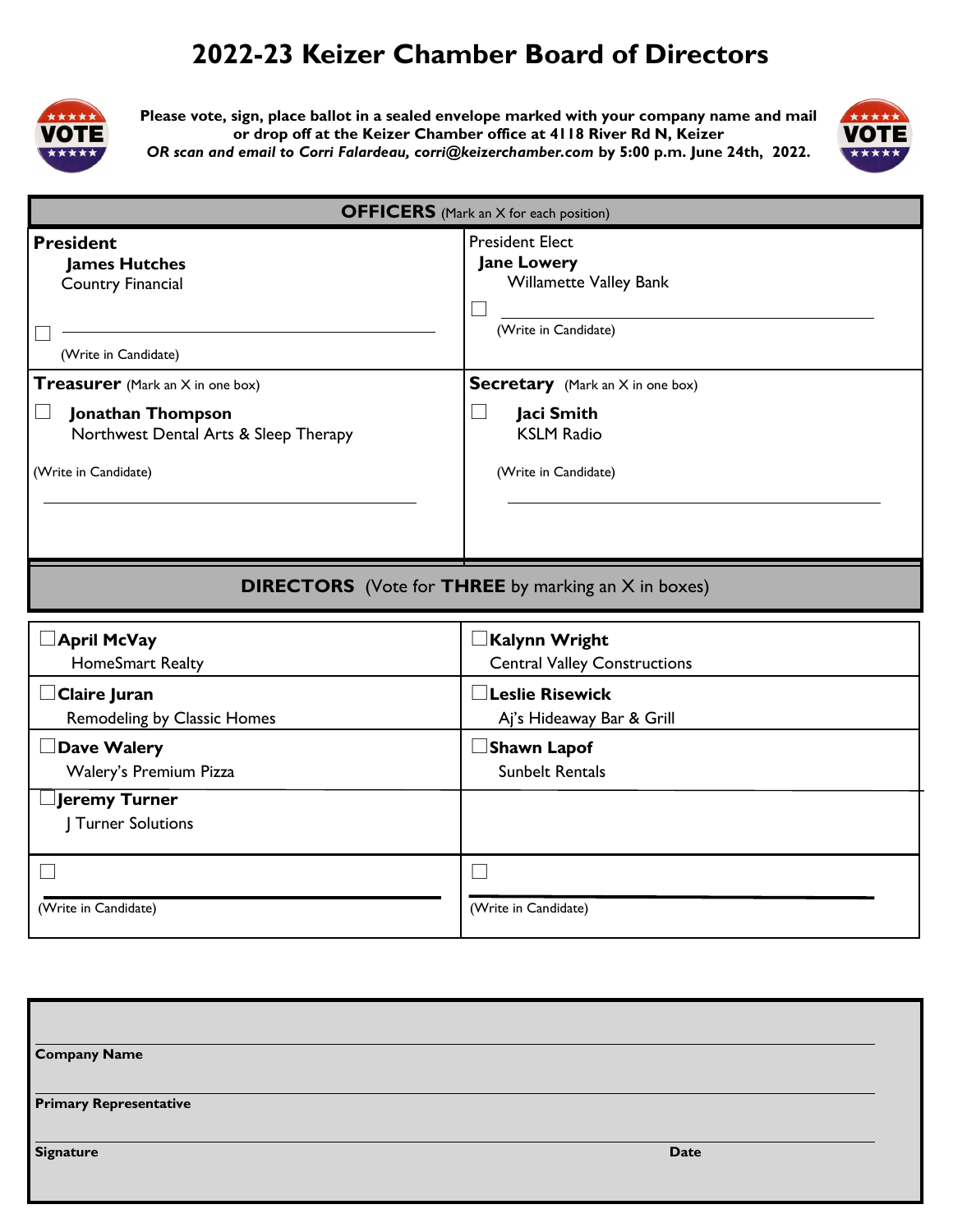

**President - James Hutches** I have lived in Keizer with my family for almost 10 years and 2 decades in the Willamette Valley. I've been proud to build relationships with local business owners and the Chamber over the years and established my insurance agency in Keizer a few years ago. I have served as the Chamber Treasurer for 2 years and the chair for Keizer Chamber Greeters shortly before and throughout the pandemic and enjoy helping our chamber grow and do great things in our community! I also serve on the Chamber Government Affairs committee, volunteer with MAK and am a voice for business on several Keizer community committees. I enjoy volunteering with local search and rescue through the Civil Air Patrol, 4-H, and teaching financial literacy classes in our local schools.



**President Elect- Jane Lowery -** I have been a Salem resident for forty-five years. I have been in the banking industry since 1987 and with Willamette Valley Bank Keizer branch for the past eight years. I have been on the Keizer Chamber Board for four years, three of which I have been the secretary. I am an active member of 5 years with Keizer Rotary and served on the Keizer Rotary board for 2 years. I love volunteering for the chamber events. I would be honored to work with the business community to help and watch businesses grow.



**Treasurer - Jonathan Thompson-** My wife and I own and operate a small business here in Keizer. I have served the chamber as Board President, Chair of the Government Affairs Committee, on the KeizerFEST team and with Christmas in Keizer. Serving our business community is an honor and we have more work to do in the near future. I am proud of the way the Keizer Chamber continues to lead in our community. I ask for your vote to keep moving our businesses forward and look forward to working with all of you.



**Secretary - Jacqueline Smith** KSLM Radio 104.3FM & AM 1220, Owner and General Manager Global Product Solutions, Owner and Hebrew Nation Radio, CFO

Working in a variety of different industries, I've focused primarily on media, and manufacturing for the past 7 years. Graduating as a nurse, I spent my 20s using the degree overseas. I'm currently working as the general manager of KSLM Radio, where I am passionate about reaching my community with current, credible, and consistent news. I also own and manage Global Product Solutions, which is a manufacturing company located in Keizer, and am the CFO of an online nonprofit radio station called Hebrew Nation Radio. I attended the Keizer campus Church on the Hill for many, many years and have recently begun attending the River Church on Portland Rd. I have a large family; 4 sisters, 2 brothers and 23 nieces and nephews. I enjoy riding quads, traveling, reading, and being plugged into the faith-based community.



**Director– Director– April McVay-** I am a born, raised and residing Keizer community member. I am currently an Oregon Licensed Real Estate Broker & Membership Director of the Home Builders Association of Marion & Polk County. I have worked as the Trader Publishing Regional Manager, Oregon DMV Business Regulations Manager, worked for Oregon Vehicle Dealer Association, and helped start Oregon Powersports Association. Holding various positions, such as Government Liaison and Membership Director. Also serving on numerous committees and other boards throughout my career. I love volunteering within our community to help support the people and businesses of Keizer. Most currently I am serving as Chair of the Keizer Network of Woman (K.N.O.W). Also helping with the PERCY event and the Gift Giving Baskets. The Keizerfest holds a special place in my heart, and I continue to help, support, and promote its community connection. I would be honored to contribute to the Keizer Chamber Board in any way I can.



**Director– Claire Juran** I have lived in Keizer all my life, graduated from McNary High School and now own a home here. I grew up watching my grandparents and dad build a remodeling and new home construction business and joined as the interior design consultant in 2018. I am a member of the K.N.O.W. (Keizer Network of Women) group and volunteer with many of the events that the chamber puts on. I previously served on the board of Kickin Cancer for 2 years and I am now a CASA of Marion County. I love being involved with the Keizer community because we have so many great people and businesses to support.



**Director—Dave Walery** I have volunteered for the Keizer Chamber Holiday Tree lighting and the KeizerFEST for as long as I can remember. Every year with the help of my special elves, we light the streets of Keizer with cheerful holiday decorations. I graduated from McNary High School in 1971 and attended Linn Benton Community College. My passion for Keizer is all about giving back to the community. We have something special here that all of us can be proud of. My family and friends are here and I enjoy helping make Keizer a better place. I owned Walery's Premium Pizza for many years, currently retired, I am proudly representing Walery's for the Keizer Chamber. Walery's is still dedicated to quality pizza and service. I plan to be around for a long time. Spirit, Pride and Volunteerism is what Keizer stands for and I want to continue being a part of that.